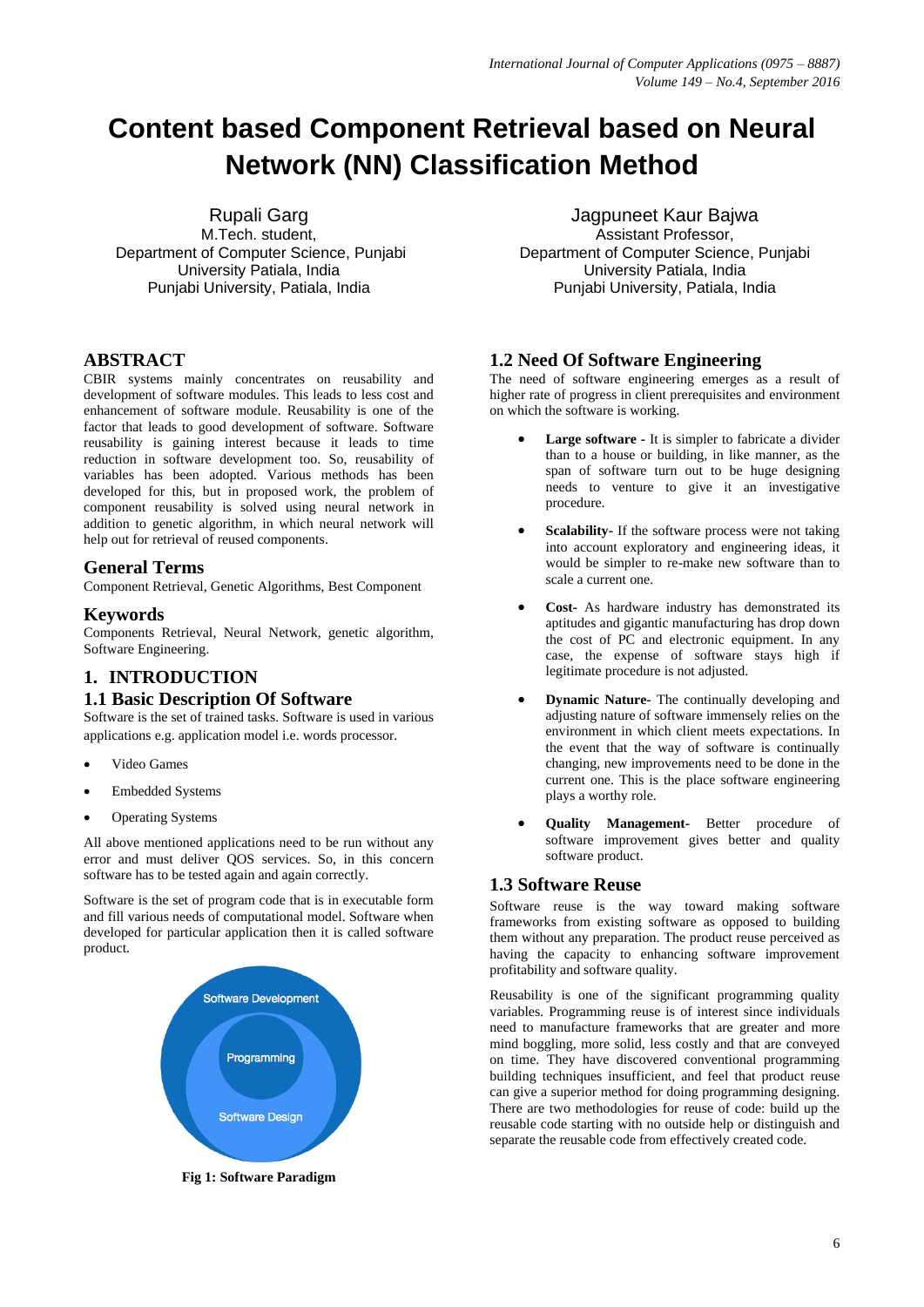#### *1.3.1 Component Based Software Engineering (CBSE)*

It is a technique that plan to arrange and create software structures using reusable software sections. Software reuse is one of the standard motivations for CBSE. It focuses on reusing and changing existing fragments rather than making them with no arrangement. This diminishes both the change expense and effort and improves the way of the system.

The Component-Based Development, in like manner called change "with reuse", deals with the applications advancement. These applications are made by reusing existing segments. If necessary, new parts can be created, or even gained from outsider. An imperative issue in CBSE is that it is more attractive to reuse a current part than to build up another one, regardless of the fact that the prerequisites are not by any stretch of the imagination went to. This diminishes both cost and time to market, yet obliges a looking instrument to get to all the accessible parts. Along these lines, to be viable, a CBSE must give approaches to discovering, joining and adjusting existing segments [9, 10].

There are three stages in this procedure. These are given as:

- Component Qualification
- Component Adaptation
- Component Composition.

#### *1.3.2 Reusability Benefits*

- 1. *Increased dependability:* They are more reliable as they has been tested on various software's [6].
- *2. Reduced process risk:* In case software development has to be made from scratch then more cost will be demanded.
- 3. *Effective use of specialists:* Doing of same projects with specific work and applicability will be done.
- 4. *Reliability and Safety:* Better reliability and safety for robustness.

#### **1.4 Neural Network (NN)**

Neural systems were begun around 50 years prior. Their initial capacities were misrepresented, throwing questions on the field in general. There is a late recharged enthusiasm for the field, be that as it may, as a result of new strategies and a superior hypothetical comprehension of their abilities.

#### *1.4.1 Inspiration for neural systems*

- Researchers are tested to utilize machines all the more adequately for errands right now comprehended by people.
- Typical Rules don't reflect forms really utilized by people
- Conventional processing exceeds expectations in numerous ranges, yet not in others.
- *1.4.2 Sorts Of Application*
	- Having a PC program itself from an arrangement of cases so you don't need to program it yourself. This will be a solid center of this course: neural systems that gain from an arrangement of cases.
- Advancement: given an arrangement of requirements and a cost capacity, how would you locate an ideal arrangement? E.g. voyaging salesperson issue.
- Characterization: gathering designs into classes: i.e. manually written characters into letters.
- Cooperative memory: reviewing a memory in view of an incomplete match.
- Relapse: capacity mapping
- Psychological science:
- Demonstrating more elevated amount thinking:
- dialect
- critical thinking
- Demonstrating lower level thinking:
- vision
- tryout discourse acknowledgment
- discourse era
- Neurobiology: Modeling models of how the mind functions.
- Arithmetic:
- Nonparametric measurable examination and relapse.
- Rationality:
- Can human souls/conduct be clarified regarding images, or does it require something lower level, similar to a neurally based model?
- Signal preparing: smother line clamor, with versatile reverberation scratching off, visually impaired source partition.
- Siemens effectively utilizes neural systems for procedure mechanization in fundamental commercial ventures, e.g., in moving plant control more than 100 neural systems carry out their occupation, 24 hours a day.
- Design acknowledgment, i.e. perceiving manually written characters, e.g. the present adaptation of Apple's Newton utilizes a neural net
- Prescription, i.e. putting away restorative records taking into account case data
- Discourse creation: perusing content out loud (NETtalk)
- Business, e.g. rules for home loan choices are separated from past choices made by experienced evaluators, bringing about a system that has an abnormal state of concurrence with human specialists.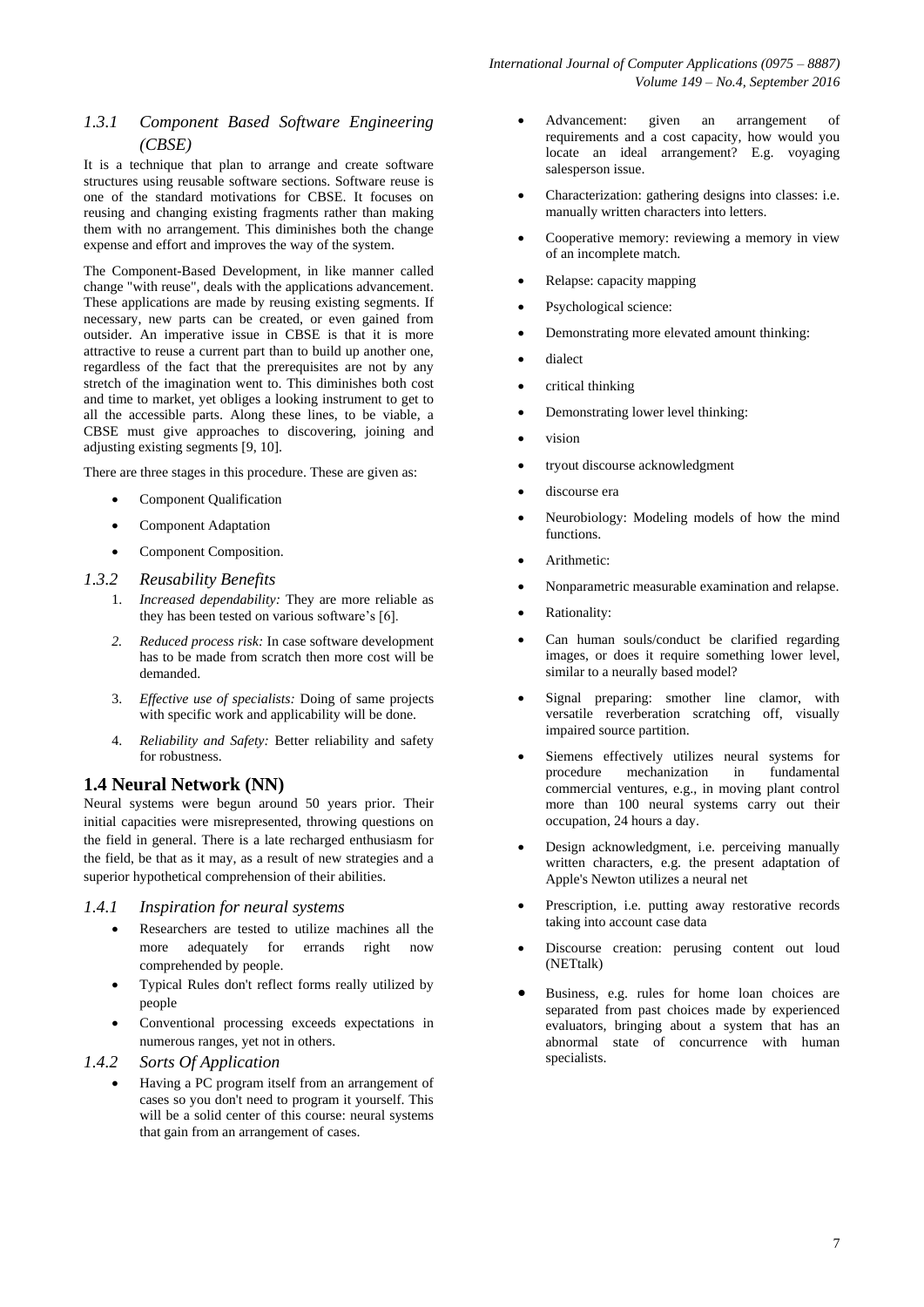*International Journal of Computer Applications (0975 – 8887) Volume 149 – No.4, September 2016*



**Fig 2: BPNN Working**

#### **2. LITERATURE SURVEY**

This chapter describes the previous research work related to this topic.In this chapter different papers are studied and different types problems calculated.

**N.Madaan, J.Kaur (2014) [4]** presented the part of Requirement examination in segment choice process that helps the product engineers to model their necessities. It depicts the accompanying segment determination procedure that serves to choose the parts which can fulfill the necessities: **Cluster Based Selection Process:** It comprises of 3 stages: objective situated particular, reliance investigation, and bunch examination. Objective arranged particular uses an objective based necessities elicitation system to indicate Component based Selection (CBS) prerequisites).

**A.Singh, Janhavi (2014) [2]** proposed a software repository for storage and recovery of programming reusable segments. This vault executes two sorts of pursuit methods Keyword based hunt In this decisive word is entered to store and pertinent parts which coordinate the catchphrases are retrieved. User Priority-Based Component Retrieval: Select Component Type, Select Component Language, Select Component Domain and Select Component Name and the definite coordinating segment is recovered.

**A.Bakhshi, S.Bawa(2013) [3]** produced a product segment archive to store reusable component. Various look procedures are utilized to pursuit the obliged part and recovery of those parts. The procedures utilized for looking and recovering of parts are decisive word based hunt, mark based pursuit and Operational semantic catchphrase based recovery procedure is proposed which gives best recovery results. The outcomes acquired from the proposed method are contrasted and conventional magic word based strategy.

**S.Singh (2013) [7]** presented a meta-information show and faceted arrangement for capacity and recovery of programming parts that considers space semantic data in view of ontologies. As most existing storehouses recover a constrained arrangement of parts, the proposed metainformation model makes conceivable the proposal of interrelated segments, as philosophy attributes were consolidated. Three sorts of archives are used: Metadata vault stores data in unique area, give precise question terms, wipe out phenomena of same name with diff significance or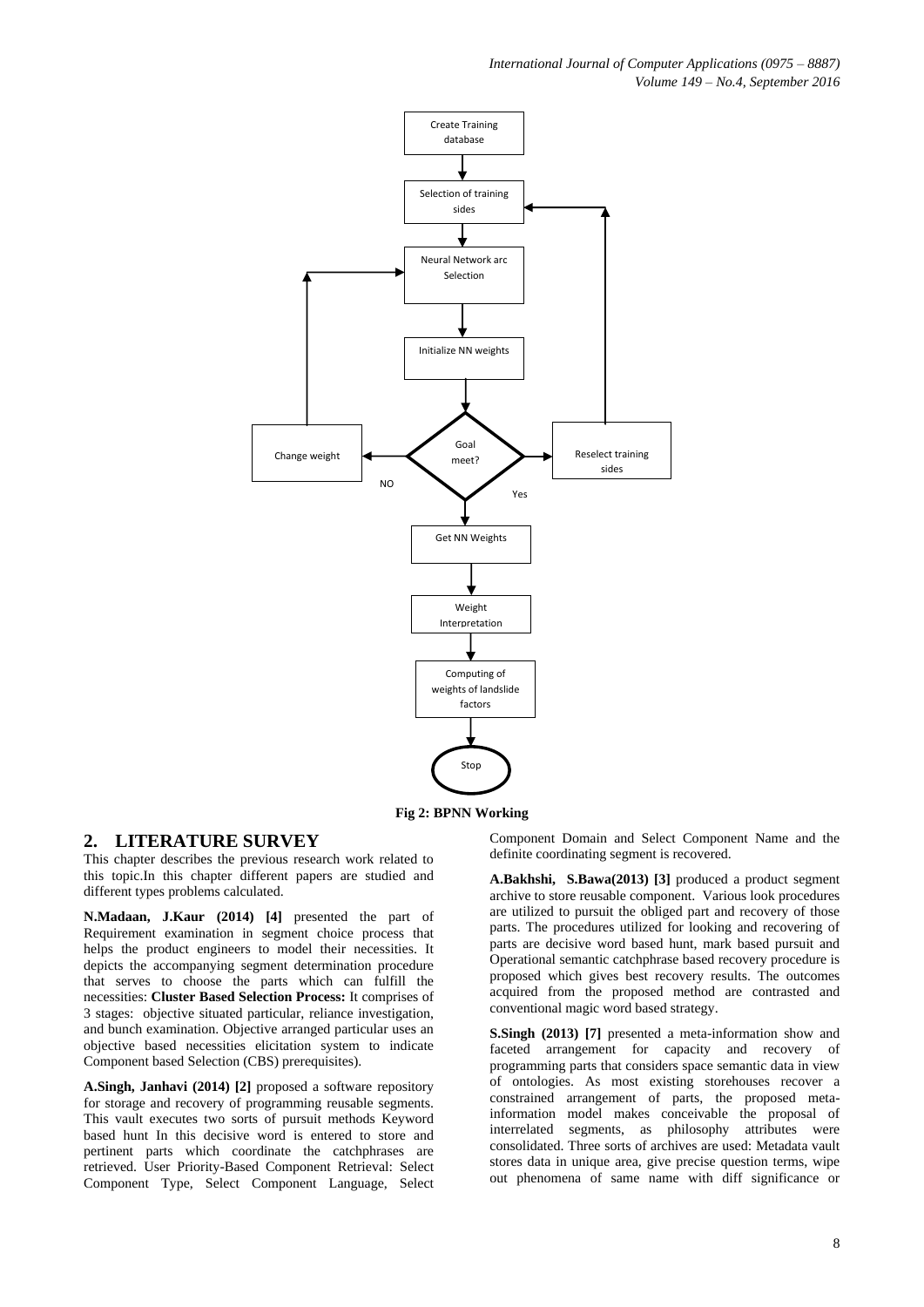distinctive name with same meaning. Describing storehouse give some data, for example, interfaces, capacities, authoritative levels, connected spaces, created dialects, connected situations, versions thus on so that hunt programming components. Component store -store segments and give a few administrations, for example, download etc.

**P.Vohra, A.Singh (2013) [13]** developed a product store which stores consequently, divided code on the premise of inputs and yields. Auto-Detect-Fragment-Store is an organized strategy which is utilized for the programmed stockpiling and recovery of source-code parts. Segment archive is developed which stores consequently, divided code on the premise of inputs and outputs.

**S.Yadav, K.Kaur (2013) [5]** proposed a calculation which is the mix of two most mainstream recovery strategies i.e. Essential word based methodology and Semantics based segment recovery technique. After this the recovered parts are positioned by past client requests. Thus, this paper proposed a proficient model for recovering the reusable parts in more streamlined way.

**S.Gupta, A.Kumar(2013) [12]** presented a meta-information display and faceted order for capacity and recovery of programming parts that considers space semantic data in light of ontologies and texonomies. Rather than most existing stores, which just recover a constrained arrangement of parts, the proposed metadata model makes conceivable the suggestion of interrelated segments, as metaphysics and scientific classifications attributes were joined. The product segment recovery taking into account feature order is a technique which has been broadly connected in programming part recovery, however the exactness of programming segment recovery is poor as an aftereffect of subjective consider faceted arrangement recovery. The structural engineering of programming part recovery framework and the model of programming segment recovery framework were composed, the relating match calculation was given. The consequences of use demonstrate that the new programming part recovery system can apparently enhance the segment recovery exactness and deal with the full-size of the seeking results.

**C.Srinivas, V.Radhakrishna (2013) [8]** proposed another methodology for bunching of reusable segments or archives by utilizing crossover XOR capacity which finds the level of comparability between any two parts or records. By applying mixture XOR capacity a framework named as comparability grid is characterized which is of request n-1 where n is number of parts in a given set. The proposed calculation takes the closeness network as information and gives yield as set of bunches of segments. The methodology can be supported as it completes extremely basic computational rationale and productive as far as handling with lessened hunt space and can be likewise be utilized as a part of general for report bunching or programming segment grouping.

**A.Kaur, H.Monga (2012) [1]** investigated auxiliary characteristics of capacity situated programming parts utilizing programming measurements and the measurements utilized are Cyclometric Complexity Using Mc Cabe's Measure, Halstead Software Science Indicator, Regularity Metric, Reuse recurrence metric, Coupling Metric. The estimations of these Metrics will turn into the info dataset for the distinctive neural system frameworks. Neural Network Based Approach is utilized to set up the relationship between diverse traits of the reusability and serve as the programmed apparatus for the assessment of the reusability of the

methodology by ascertaining the relationship taking into account its training.

**J.Sudhakarn, R.Vasantha(2011) [11]** proposes another strategy for part grouping and recovery comprising K-closest Neighbor (KNN) calculation and vector space model methodology.

# **3. CONCLUSION**

The software component retrieval storing system construct the model of software component retrieval, in the model, the software component can be store, searched and reutilized. A software component contains the entity, describing and metadata information in a software component repository. The entity, describing and metadata information can be stored together or discretely. The discrete scheme is more preferred as it is convenient for upgrade and maintenance, reducing burthen, improving openness, a component repository is partitioned into a describing repository and an entity repository.

The objective of this study is to classifying reusable software component using feed forward back propagation neural network as the training algorithm. The quickly convergence of training process as the solution approaches is the important reason for using NN algorithm. For this study, sigmoid, hyperbolic tangent functions are applied in the learning process. Feed forward back propagation neural network use to classify reusable software component according to reusable software component attribute and characteristic. Feature vector data cases are used to train the proposed network. After the completion of training process for the training data, the last weights of the network were saved to be ready for the testing procedure. Deciding reusable software component can be laborious. NN has been implemented for classification of reusable software component. The overall accuracy of classification in the training has been found to be 93.94%.

#### **4. REFERENCES**

- [1] Anupama Kaur et al, "Identification and performance evaluation of reusable software components based Neural Network", International Journal of Research in Engineering and Technology 1.2 , 2012
- [2] A.Singh and Janhavi, "Development of Component repository", International Journal of Advanced research in Computer Science and Software Engineering, 2014.
- [3] Bakshi Amandeep, "Development of a software repository for the precise search and exact retrieval of the components", International Journal of Advanced Research in Computer Science and Software Engineering, 2013.
- [4] Madaan Nitish and Jagdeep Kaur, "A Survey on Selection Techniques of Component Based Software".
- [5] S.Yadav and K. Kaur, "Design of Rank Based Reusable Component Retrieval Algorithm", International Journal of Advanced Research in Computer Science and Software Engineering, 2013
- [6] Sandhu Kanwaljeet and TrilokGaba, "A Novel Technique for Components Retrieval from Repositories". An international journal of advanced computer technology, 2014
- [7] Singh Shekhar et al, "An experiment in software component retrieval based on metadata and ontology